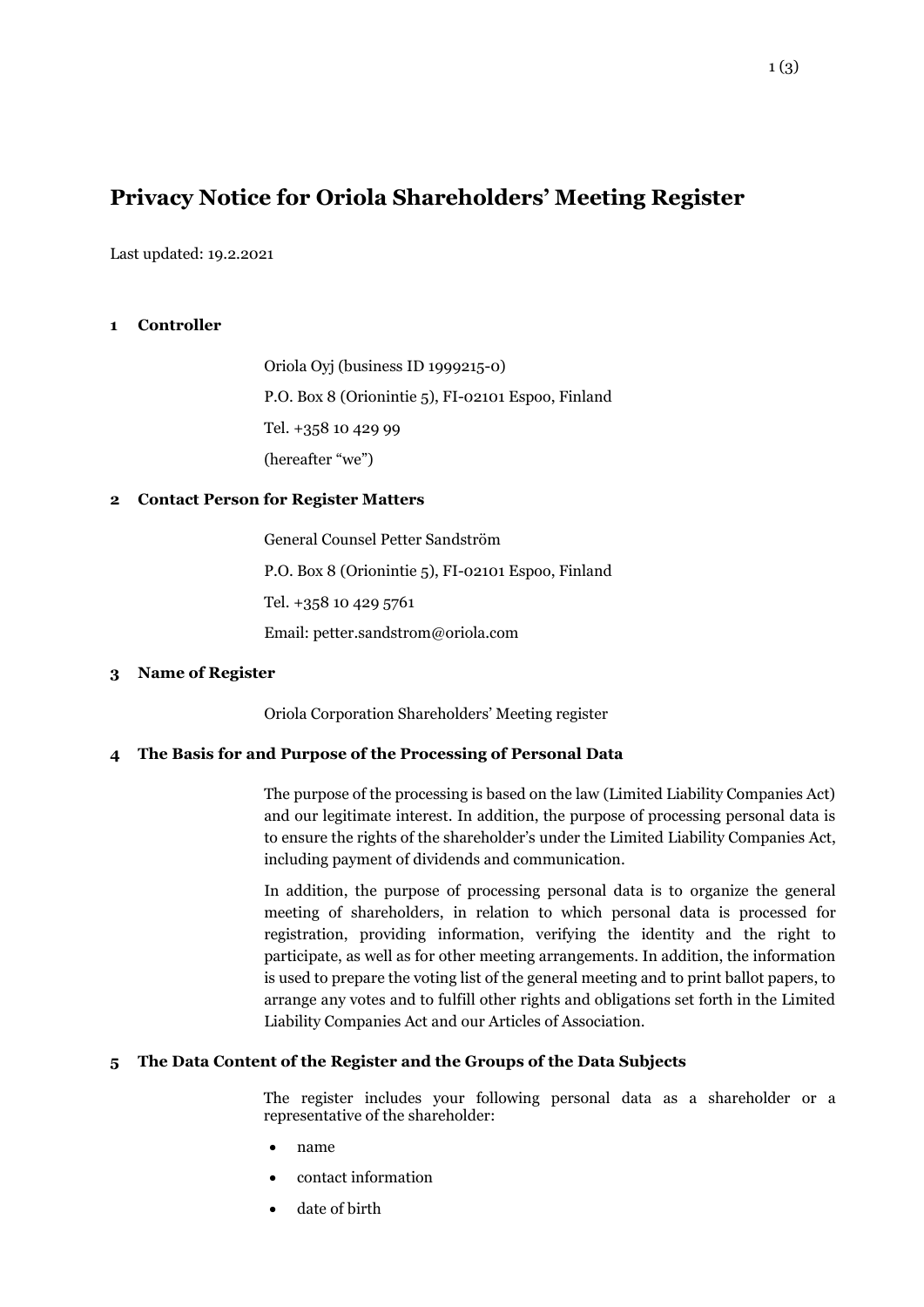- information of bank account and and book-entry account
- number of shares by their class and the differences in the rights they create
- information concerning registration and participation in shareholders' general meetings, incl. information of impartiality, representative of a shareholder, special needs and voting data
- data logs collected of the use of extranet service

Personal data is collected from you yourself and Euroclear Finland Oy.

## **6 To whom do we disclose and transfer data to and do we transfer data outside the EU or EEA?**

We do not disclose data from the register to external parties.

Personal data is transferred to Euroclear Finland Oy in order to collect information on shareholdings. Personal data is also transferred to Innovatics Oy, which acts as the technical implementor of the registration system and advance voting of the Annual General Meeting. We have outsourced IT management partly to external service providers, on whose managed and protected servers the personal data is saved.

Personal data is not transferred outside the EU or EEA.

#### **7 The Principles Concerning the Protection of the Register and the Retention Periods**

Only those of our employees, who on behalf of their work have the right to process personal data, are entitled to use the systems containing personal data. Each user has a personal username and password to the system. The data is collected into databases, that are secured with firewalls, passwords and other technical measures. The databases and their backups are in locked premises and can only be accessed by certain pre-designated persons.

Personal data marked or attached to the minutes of the shareholders' meeting shall be retained as a part of the minutes, as required by the Limited Liability Company Act. Other data shall be destroyed when they are no longer necessary for drawing up the minutes or ensuring the correctness of the data thereof.

#### **8 What are your rights as a data subject?**

You have the right to inspect the personal data stored in the register concerning yourself and the right to demand rectification or erasure of the data.

You have the right to object or to demand restriction of the processing of your data and to lodge a complaint with the supervisory authority.

On grounds relating to your particular situation you also have the right to object other processing activities when the legal basis of processing is the legitimate interest. In connection with your request, you shall identify the specific situation,